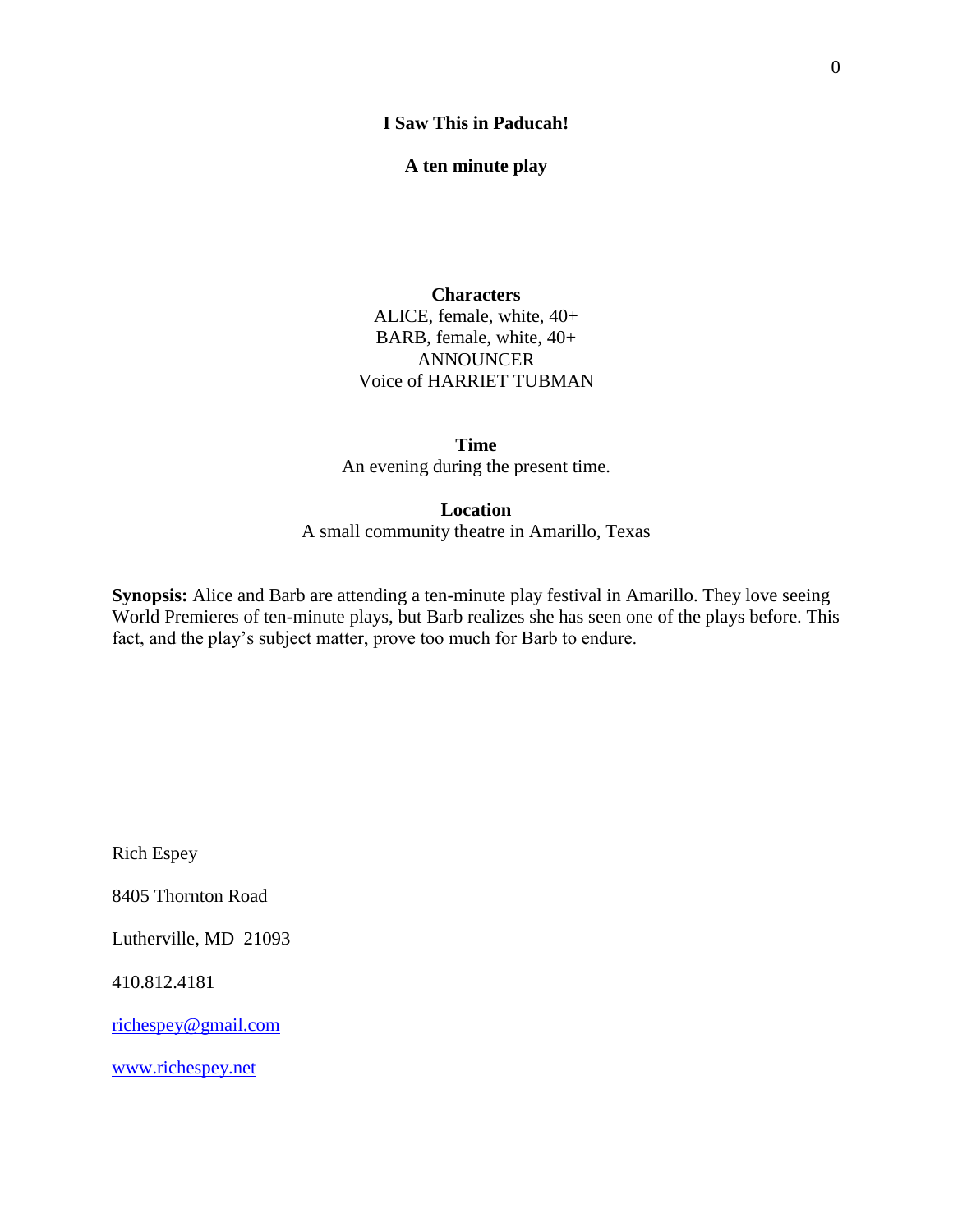### **I Saw This in Paducah!**

*ALICE and BARB are seated in a theater.*

ALICE I just love having a friend who enjoys going to ten-minute play festivals as much as I do.

BARB Me too! I'm never bored!

ALICE By me?

BARB By the plays! Even if you hate what's on stage, it's only ten minutes -

ALICE Or you might love it -

BARB But either way, it's over just like that!

**ALICE** Right! And then on to the next!

## BARB

And if something disturbs you or challenges you too much, you are not forced to think about it for more than ten minutes.

ALICE But you can think about it afterwards.

BARB But you don't HAVE to.

**ALICE** Sometimes I like to!

BARB And you never have to see those disturbing images again. Or feel those horrible feelings!

ALICE Aren't there plays you WANT to see again?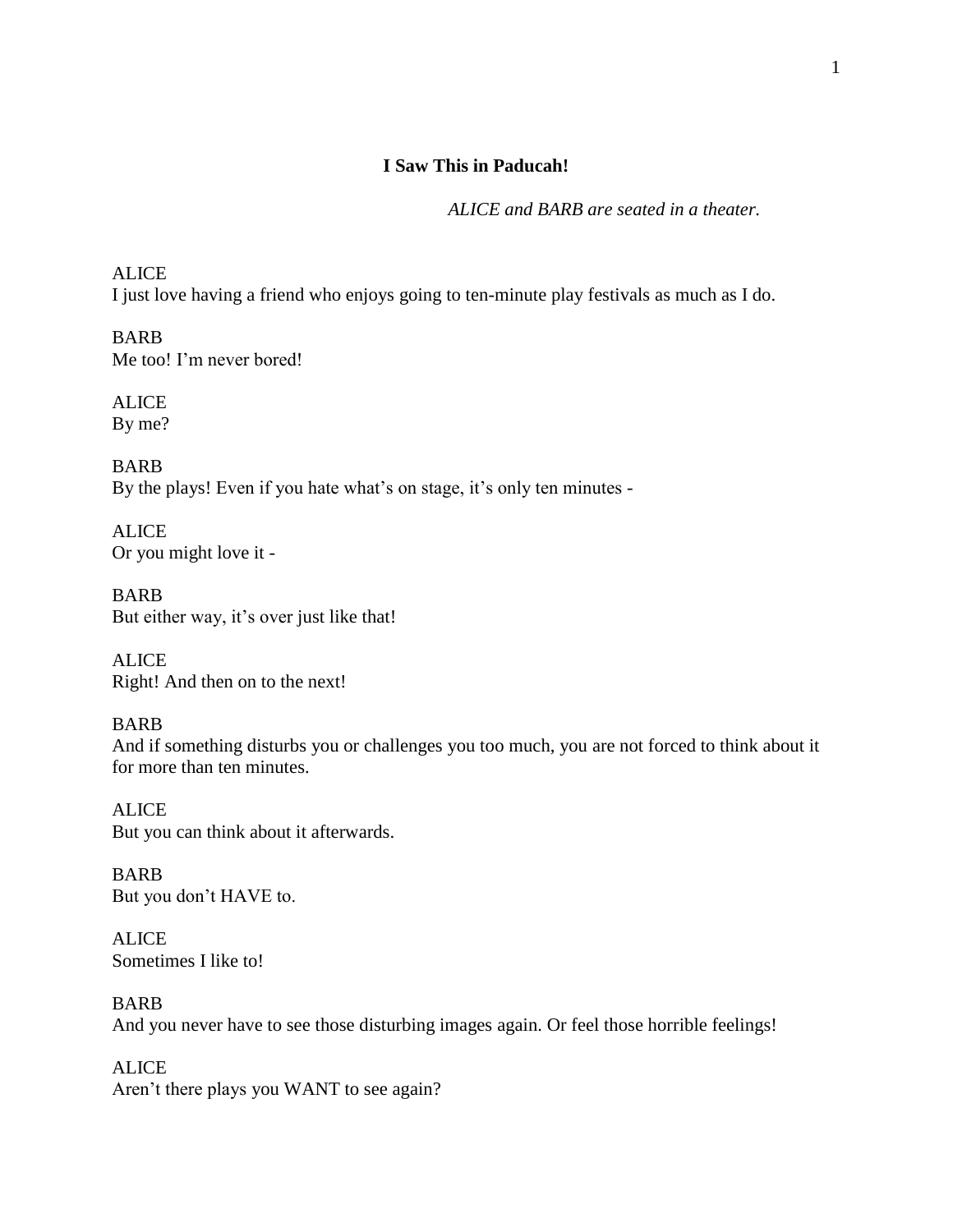BARB It's a mute point, since we only go to WORLD PREMIERES!

# **ALICE** It's a *moot* point.

## BARB RIGHT!

**ALICE** I love how homespun and unpretentious these festivals are.

BARB So not like "the theeeee-uhh-tahhh."

**ALICE** I know, right? Just Mom and Pop.

# BARB Not even! Mostly Mom OR Pop! Just a few martyrs keeping a 2500-year-old art form breathing.

ALICE Remember that festival we saw where the only prop could be a pink scarf?

BARB Right! Because the only thing the producer owned that they could part with was a pink scarf.

# **ALICE** Right! They were so poor they had nothing else. The theatre was so cold…

BARB NO! It was so HOT! That was the Charlotte Ten By Nine By Eight by Fourteen in August!

ALICE Oh, right! NO a/c. What was the cold one?

# BARB

The cold one was in Grand Rapids in February. The BRRRRRRRRRR Festival!

# **ALICE**

Right! The theatre was so poor they had no heat.

# BARB

No, they had heat. But the plays had to feature a snowball.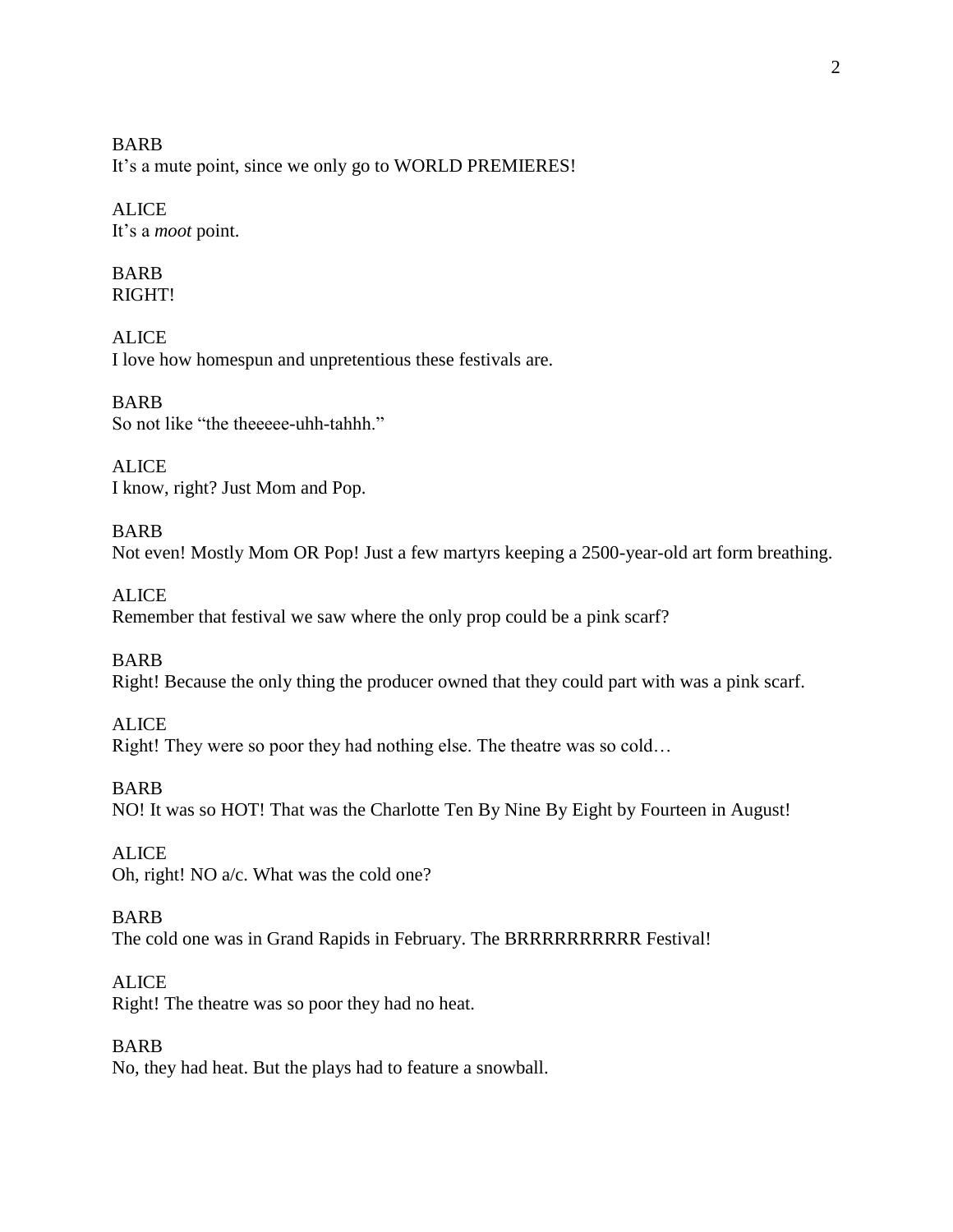**ALICE** Right! Which had to stay intact through all ten plays.

BARB

So no heat in the theatre! That was tense! Since the audience's body heat threatened to melt the snowball!

ALICE It was tense! That one had the play about the white police officer who shot the young –

BARB Don't bring that up!

ALICE The kid had thrown a snowball, and the officer overreacted, and -

BARB I remember, and I don't want to think about that one anymore.

ALICE I think about it. Every time there's another news story about a person who gets –

BARB I prefer to live in the moment, Alice. Savor the ten minutes you're in.

**ALICE** But Barb, what's the point if you can't recollect?

BARB I recollect that I did most of the driving to Grand Rapids.

ALICE Because I had just driven the weekend before to Schenectady. Right?

BARB Right.

ALICE What was the one in Schenectady called? That was a cold one, too.

BARB That was the theatre too poor to have heat.

ALICE Right! Where you had to bring your own blanket…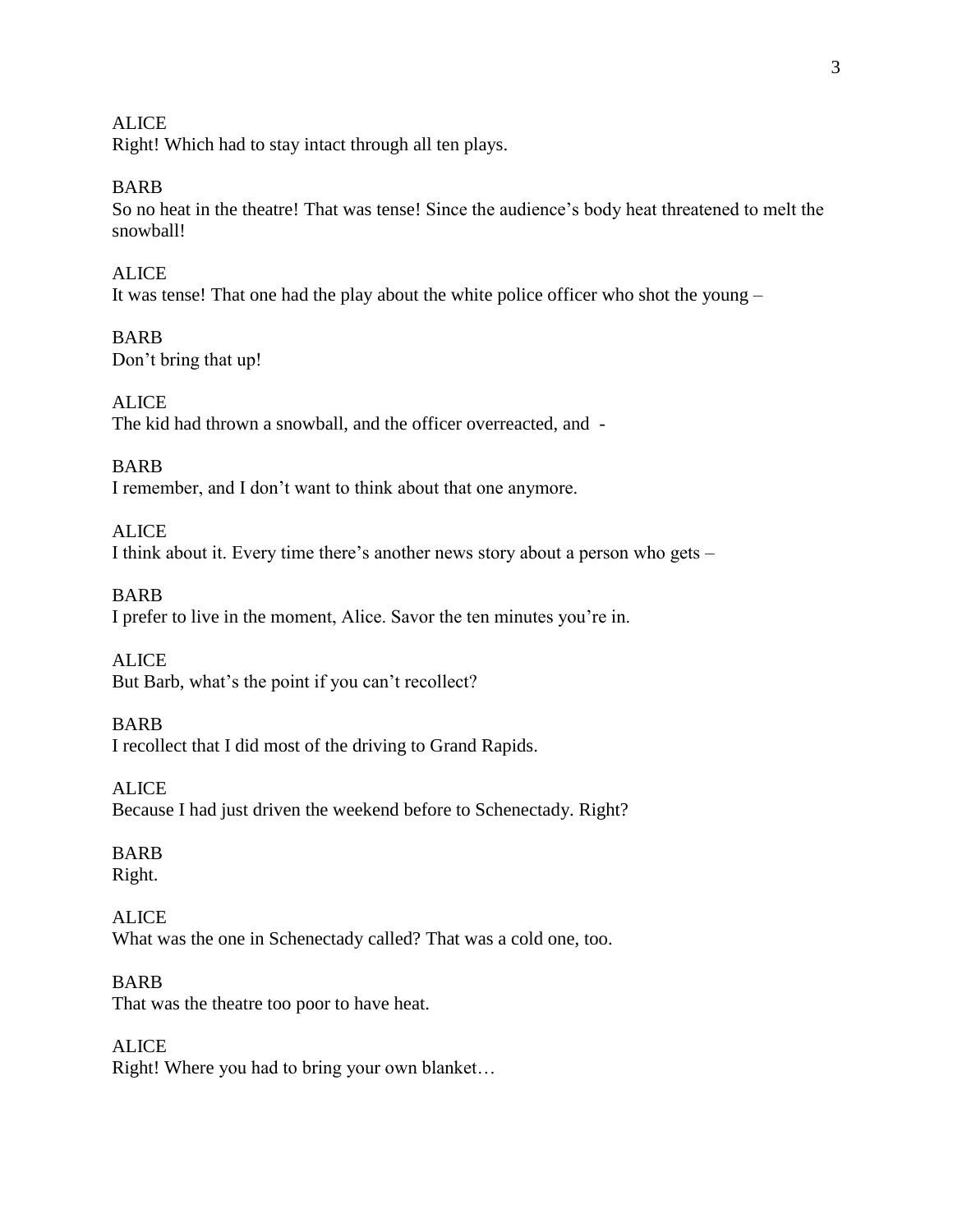#### BARB

And the audience had to take turns warming up the actors between plays.

### ALICE

That was fun. That lovely young man….mmmmm….. He was the young professor in that play about the college student whose professor assumes that because she's African-Amer-

### BARB

There's no point in rehashing that play. Or any play that we've already seen already.

### **ALICE**

It got me thinking about how often people pre-judge, or even how I pre-judge people based on –

### BARB

Some people brought comfortables instead of blankets. Which was wrong!

ALICE They brought *comforters*.

### BARB

Right! And we didn't even see Opening Night. We didn't even see opening weekend.

ALICE I couldn't help getting the norovirus!

BARB I'm not blaming you for that! It just would have been nice to have seen the candle.

## **ALICE**

Right! It was the "Blanket and Candle" Plays.

### BARB

Well, the candle was there for the first weekend. But they were so poor they didn't even have a real candle for the second weekend. They did our weekend with a paper candle.

ALICE Right! They burned it all up.

BARB They burned it DOWN.

**ALICE** A candle burns UP.

BARB A candle burns DOWN!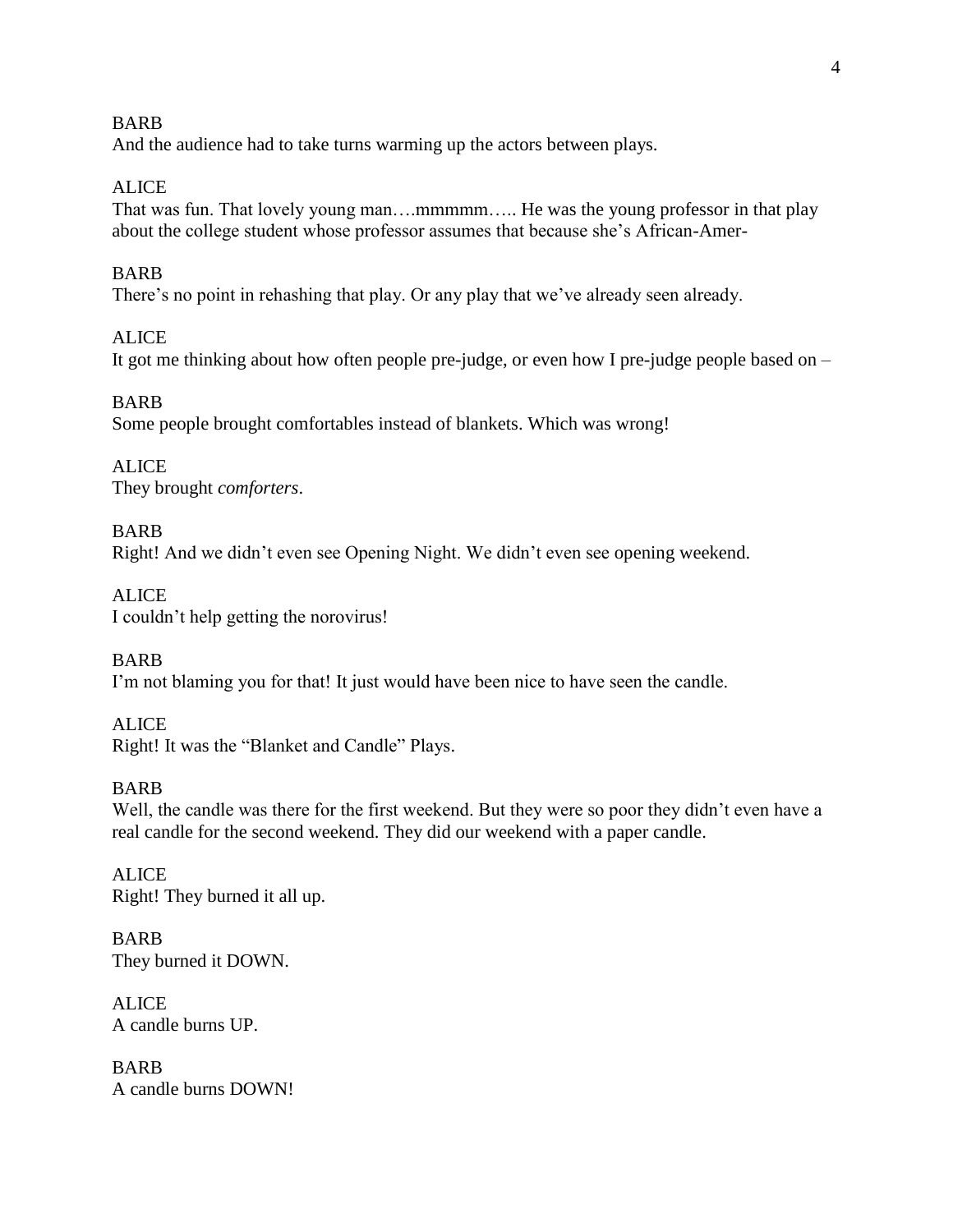**ALICE** I couldn't help getting the norovirus!

BARB I am not driving the whole nineteen hours back home!

ALICE This evening should be good. "The Twenty Dollar Bill Plays."

BARB That's a boring title.

# ALICE

She says after a nineteen-hour drive. (*reading from the program*) "Each play features a twenty dollar bill, in some meaningful way."

# BARB

At least this theatre has twenty dollars to spend on a prop! Unless it's counterpunch.

ALICE *Counterfeit*.

BARB You look just like you did before the norovirus struck.

ALICE What's the first play called?

BARB "Andrew and Harriet."

ALICE

Ooh…I bet that's going to be about Andrew Jackson and Harriet Tubman. Because he's on the twenty-dollar bill and she's supposed to replace him.

### BARB WAIT!

ALICE What?

BARB I saw this in Paducah!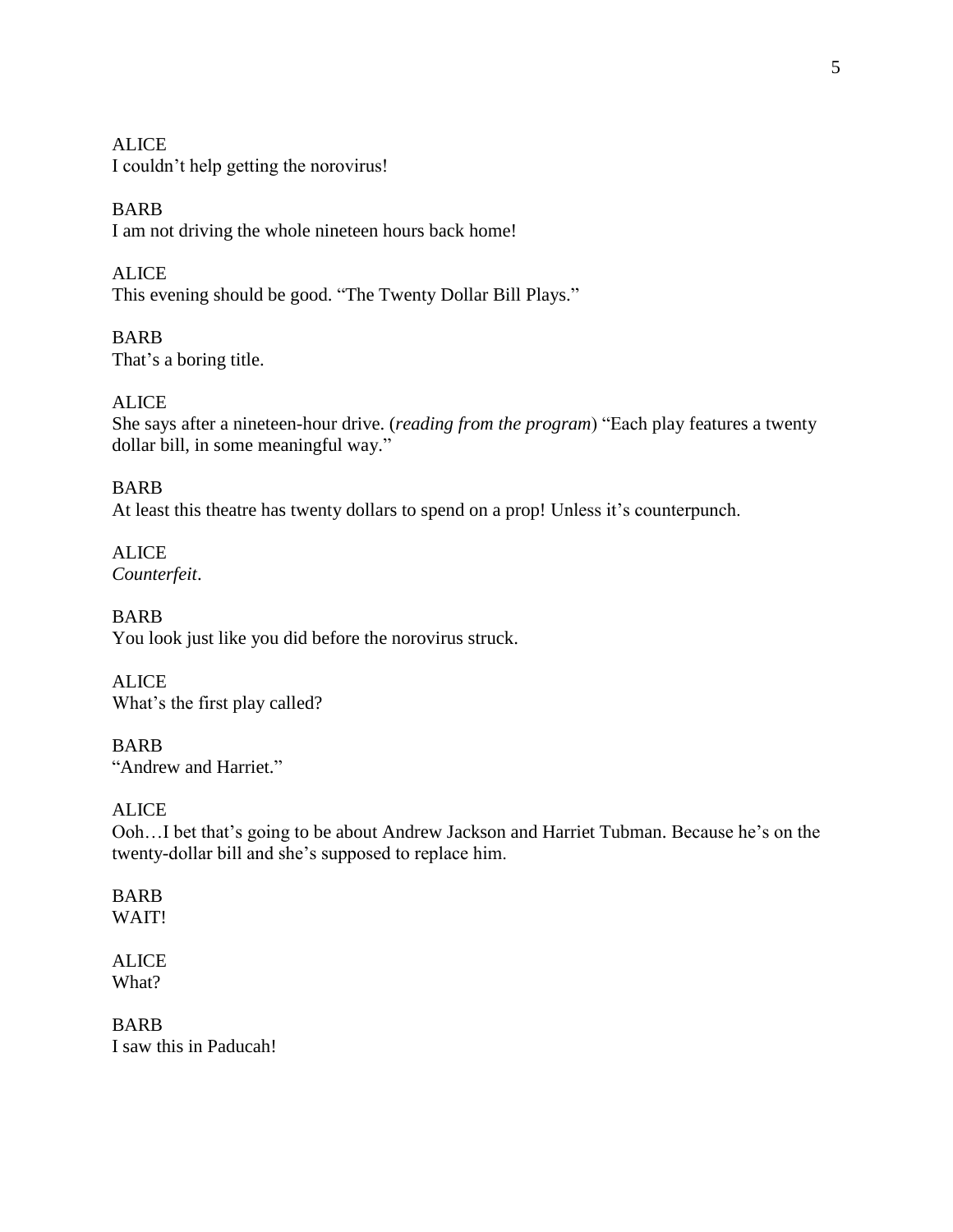**ALICE** Paducah?

BARB At the ten by nine by three by two by four.

ALICE I didn't go to that.

### BARB

Because you objected to the concept. Ten plays, nine minutes, three actors, and a single two by four for the entire set.

ALICE I can't be moved by a piece of wood.

BARB And I had to eat at the Denny's in downtown Paducah all by myself.

ALICE But you got to eat the whole banana split, so…

BARB

And then I went, sated, to the Paducah Playhouse and saw, among other things…ANDREW AND HARRIET!

ALICE Did you like it?

BARB

Doesn't matter! The rules of this contest are WORLD PREMIERES! One of these ten plays is not a world premiere!!

ALICE But did you like it? I mean, that was Paducah. But this…THIS is AMARILLO!

BARB

Paducah and Amarillo are in the same WORLD…

ALICE I know, but how many people -

BARB Rules matter!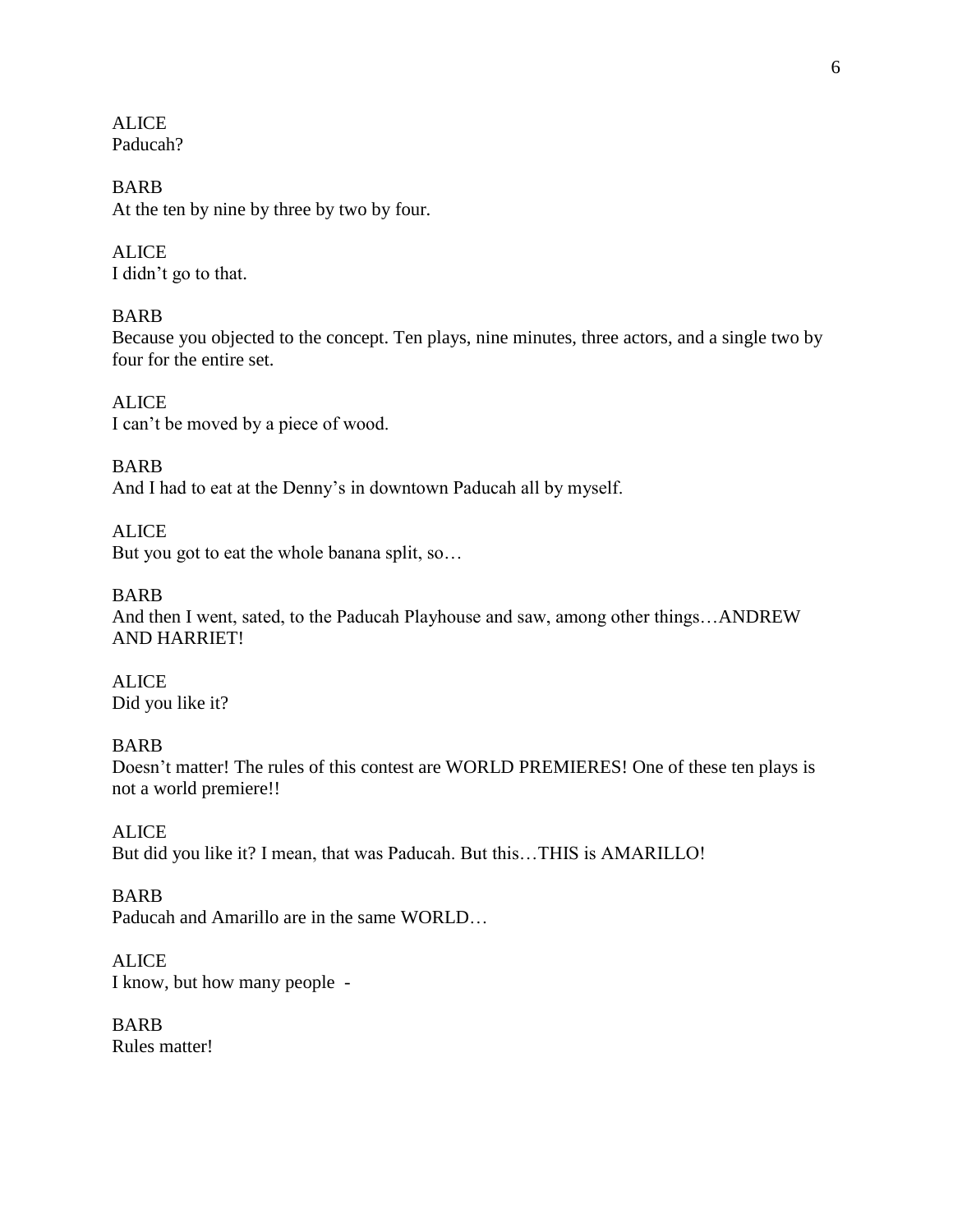**ALICE** But how many people were at the show in Paducah?

# BARB

That's not the point.

# **ALICE**

I know, but it'll be the first time I've seen it, and if it's a good play…is it a good play?

BARB It's STALE!

ALICE How can it be stale?

# BARB

Because it's been done! Old. Passé. Viejo. You would share my outrage had you come to Paducah!

ALICE I couldn't bear the concept of a single two-by-four!

BARB It had a beautiful grain!

ANNOUNCER Ladies and Gentleman, welcome to Amarillo Little Theatre's Annual Festival of Ranchy Raunchy Shorts by Eight by Ten! First off is "Andrew and Harriet" by Rich Espey of Baltimore, Maryland.

ALICE Oh, I think we saw a show by him in Ypsilanti? And maybe Albuquerque, too?

# BARB

Stop the show! STOP THE SHOW! I saw this play in Paducah two weeks ago! This is NOT a World Premiere, and you promised that every show we would be seeing tonight is a World Premiere!

ANNOUNCER You saw this two weeks ago?

BARB In Paducah!

ANNOUNCER What's it about?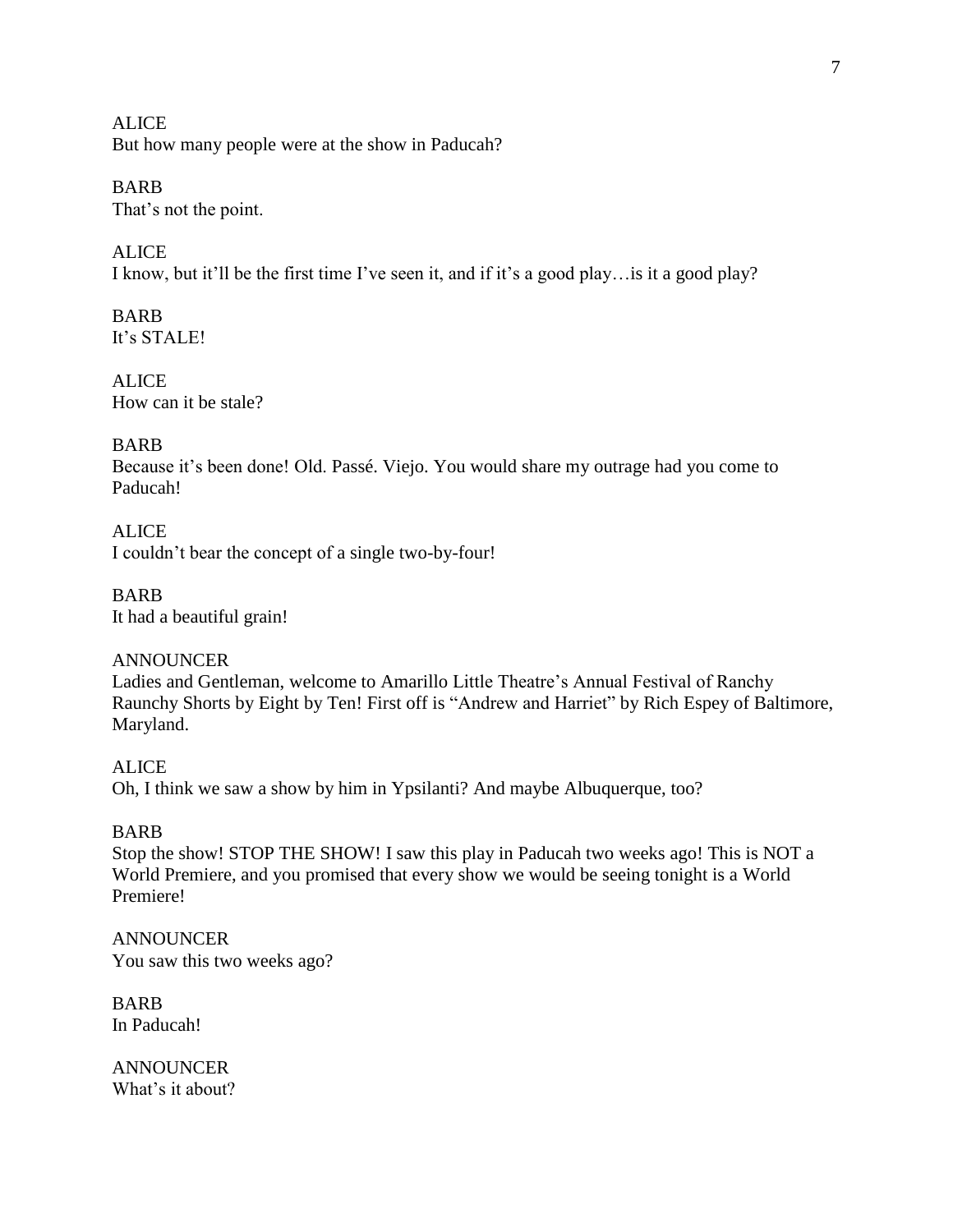BARB What's it about?

# ANNOUNCER

Yeah, if you saw it!

# BARB

It's about Harriet Tubman confronting Andrew Jackson and explaining how she deserves to be on the twenty-dollar bill.

# ALICE

Ooh, that sounds thought-provoking!

# ANNOUNCER

Yeah, it's good. True, not a typical curtain-raiser, but -

# BARB

I don't want to see it again! Harriet Tubman arguing that she deserves to be on the twenty dollar bill because Andrew Jackson was a ringleader of American violence and racism that legally sanctioned enslavement, torture, and genocide against communities of color, and claiming that same oppression persists to this day in the form of economic inequality in which white people have a three hundred year head start at wealth building, while people of color continue to pay the literal price for those centuries of disadvantage. Ugh!

## ALICE

So Harriet Tubman replacing Andrew Jackson, while far from literal monetary reparations, would at least be a symbolic first step?

## BARB

I've already had to sit through this diatribe once. Rich Espey has already had his say, and now he has tried to pull one over on you! Did you even Google? Did you? Announcer?

## ANNOUNCER

We…we did Google. And it hadn't been performed when we accepted it.

## BARB

But it WAS performed. In Paducah!

## ANNOUNCER

We know. He emailed us and let us know. But we already cast it, and the cast was enjoying rehearsing it, and -

BARB I've seen this!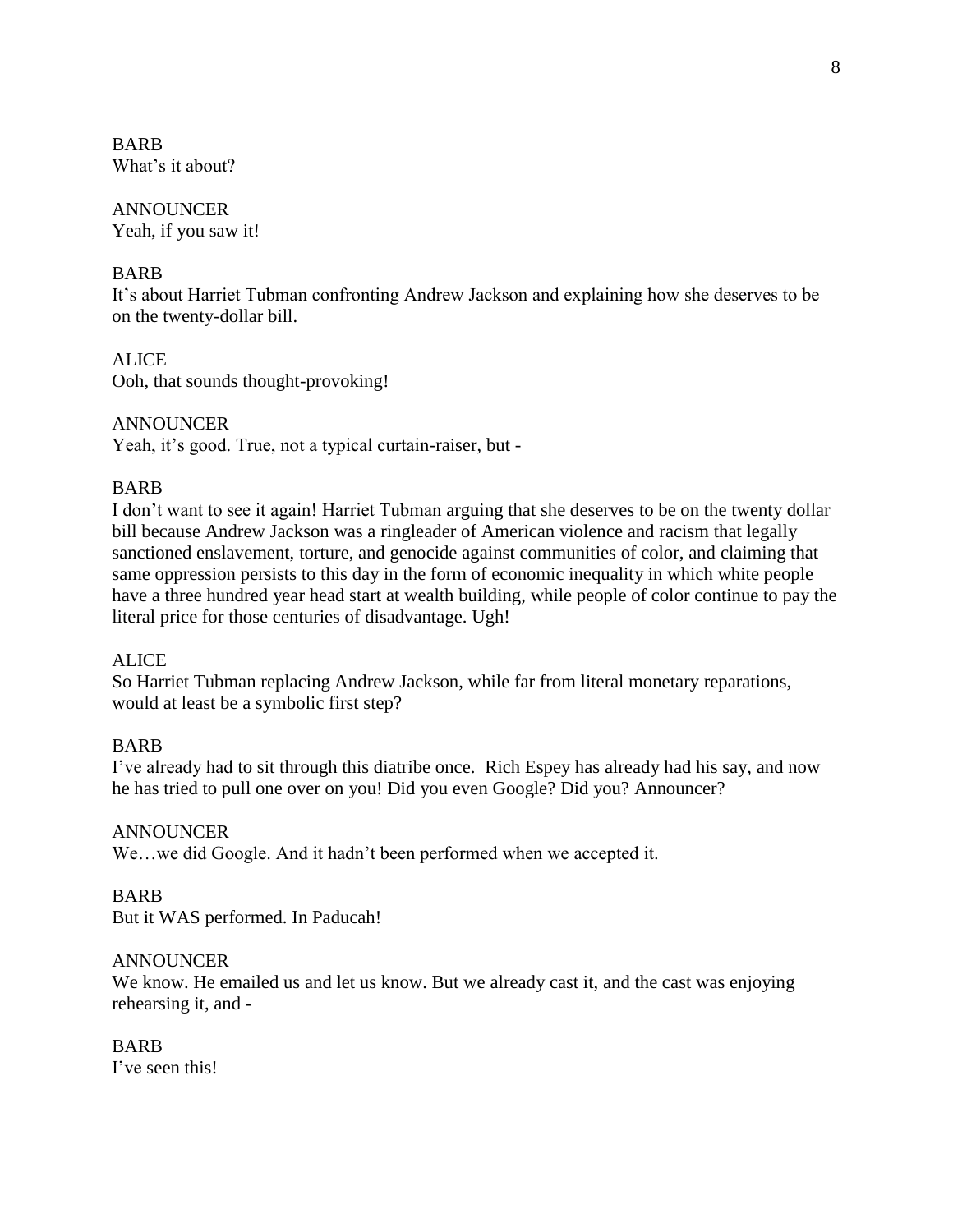**ALICE** It sounds like something people should see. Right? Right? Right?

BARB A hundred and sixty-four people saw it in Paducah two weeks ago!

**ANNOUNCER** And we want people to see it in Amarillo.

BARB Then I am leaving!

## ALICE

What is so hard about listening to the truth for ten minutes about how the United States of America was founded on violence and racism which perpetuates today and continues to enrich white people and oppress people of color?

### *Long pause.*

### BARB

It's the principle of the thing. World. Premieres. Only. I'll be at Denny's. Eating a banana split.

### *BARB exits.*

### ALICE

I'm sorry about that. She's very particular, especially when it comes to ten-minute play festivals. We both are, actually. And, honestly, they really should be World Premieres if you say they're World Premieres. Rules matter. They count for something. We need order. We need things in their proper place. We need things to be as they always have been. There's too much challenging of things going on! All the hashtags and whatnot. I say…I say…Hashtag Rules And Order. Hashtag RULES AND ORDER! Right? Right???

### ANNOUNCER

Are you going to leave, too? Because we are going to start.

*ALICE leaves her seat and begins to exit.*

#### ALICE I'm going…

Is it a good play?

Is it?

ANNOUNCER "Andrew and Harriet" by Rich Espey.